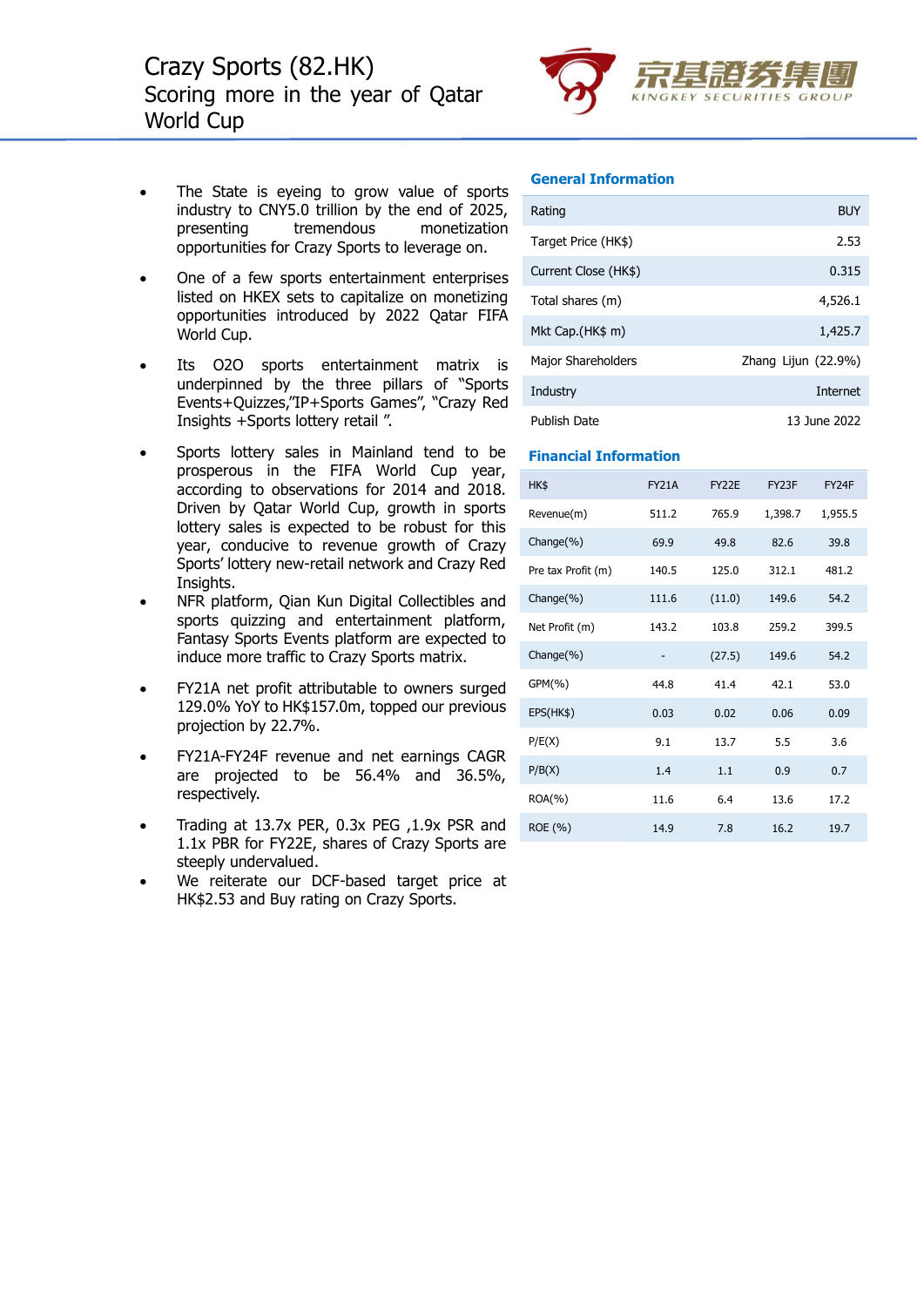

**FY21A results topped our expectation** Crazy Sports' core net profit surged 129.0% YoY to HK\$157.0m, surmounting our previous core net earnings forecasts at HK\$128.0m. Highlights of FY21A results included:

- Number of registered users and MAUs of Crazy Sports' matrix increased by 50.0% YoY and 134.0% YoY, respectively, to 48.1m and 2.6m for FY21A.
- FY21A Revenue increased by 70.0% YoY to HK\$511.2m. Among all, revenue from its paid sports information platform, sports social interactive platform, sports and leisure games segment as well as commission income generated upon lottery sales increased by 144.4% YoY, 89.8% YoY, 32.0% YoY and more than twelve-fold, respectively.
- Revenue from its paid sports lottery information platform, sports social interactive platform, sports and leisure games segment and commission income generated upon lottery sales accounted for 25.7%, 16.7%, 51.5% and 6.1%, respectively, of Crazy Sports' total revenue for FY21A.
- Blended margin for FY21A enhanced by 1.3 ppts over that for corresponding period of last year to 44.8%.
- Crazy Sports booked share of associate profit of HK\$18.7m for FY21A, as its 45.5% owned Bank of Asia reported profit of HK\$41.4m for FY21A. Further, since value of its interests in BOA inflated by 546.4% YoY to HK\$72.3m as of the end of FY21A, Crazy Sports reversed HK\$42.2m impairment charges against its interests in BOA.
- For FY21A, its core online sports entertainment operations generated net cash inflow of HK\$88.0m, against cash outflow of HK\$29.2m recorded for corresponding period last year. As of the end of December 2021, it had respective gross and net cash of about HK\$80.9m and HK\$61.9m.

**12 months outlook is highly positive** We are positive on Crazy Sports 's prospect for FY22F-FY23F. In our view, sports lottery sales would be boomed during 4Q22-1Q23 when the FIFA World Cup is taking place. Sports lottery sales in Mainland tend to be thrived during the FIFA World Cup year. For example, 2014 and 2018 were both the years of FIFA World Cup. Sales of sports lottery in Mainland for 2014 and 2018 increased by 36.8% YoY and 32.8% YoY, respectively, higher than that of 20.2% and 11.4%, respectively, for 2013 and 2017; as well as the ten-year sports lottery sales CAGR of 15.0% in 2009-2019. We expect that Crazy Sports' commission income from sales of sports lottery as well as subscription income of Crazy Red Insights to increase robustly alongside the booming sports lottery sales driven by World Cup. Sports themed game, quizzing game as well as other products and services to be rolled out around time of World Cup taking place would be conducive for monetization, user acquisitions and users conversions in Crazy Sports matrix. Fantasy Sports Event platform is expected to draw in traffic and convert more users, as well as facilitate monetization at other revenue generating ends in Crazy Sports' matrix. On its game front, it has rich sports themed and maleoriented games in pipeline which are set to be released in 2022.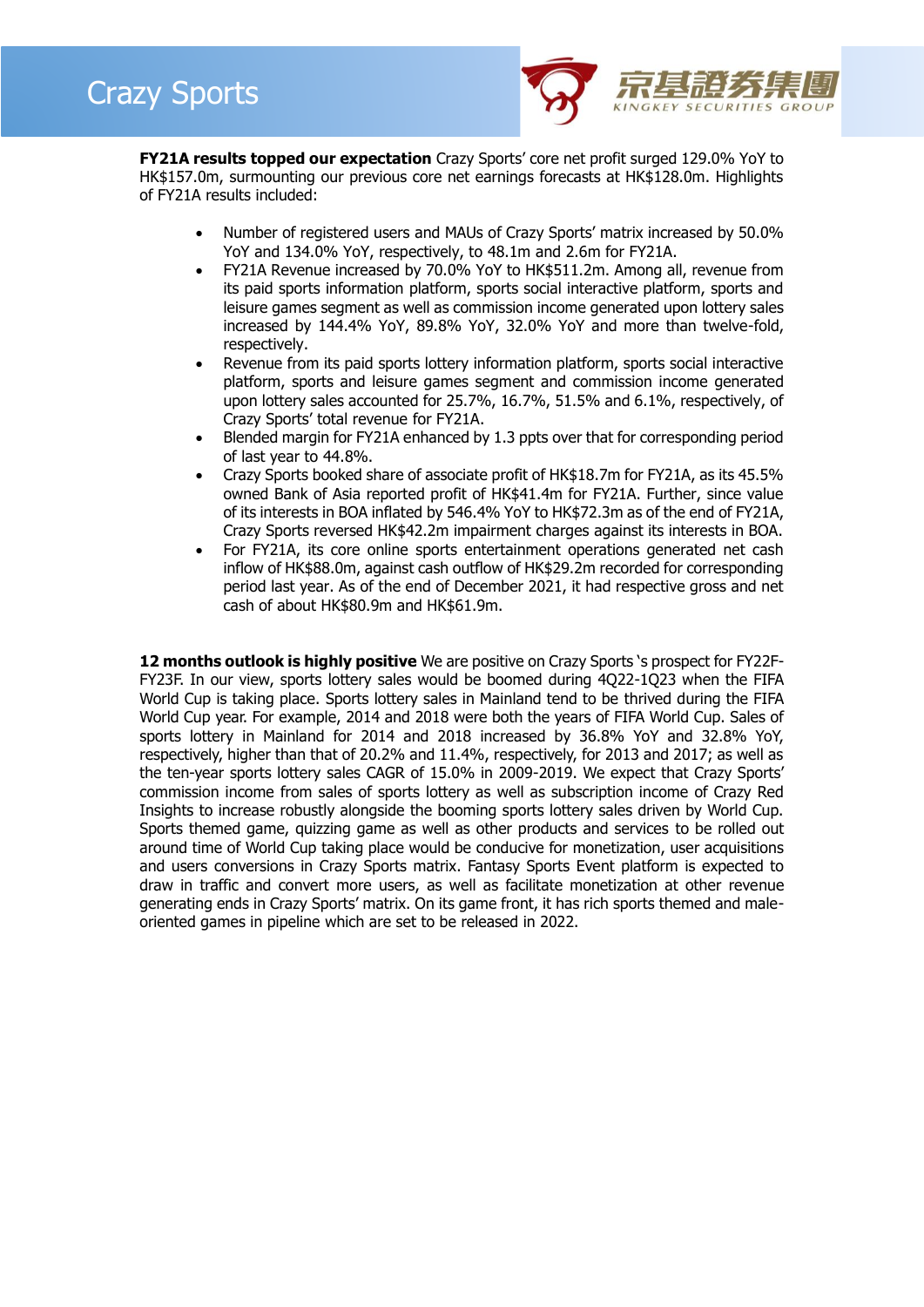

#### **Valuation and recommendation**

**Recalibrate earnings projection** After reviewing the group's FY21A results and taking its latest business development into account, we recalibrated our earnings projections on the group. FY22A EBIT is projected to increase by 119.5% YoY to HK\$83.6m. Potential disposal of Bank of Asia would provide additional upside to our FY22F projections. In March 2022, Crazy Sports announced that it might unload its 38.3% interests in Bank of Asia to Ammbr, which is incorporated in UAE. Crazy Sports might realize a disposal gain of as much as HK\$1.1b and receive cash inflow of HK\$900.0m, should the BOA disposal transaction be successfully concluded. Our FY21A-FY24F revenue and net earnings CAGR projection on the group are rectified to 56.4% and 36.5%, respectively.

**Deeply undervalued, reiterate Buy on positive outlook** We reiterate our DCF-based 12 months target price at HK\$2.53 for Crazy Sports' share, based on the assumptions of 1.) higher discount rate at 17.0%, on global interest rate-hike and higher expected rate of return; and 2.) exit multiple at 10.0x FY27F EV/EBITDA, compared to the weighted average EV/EBITDA of its Mainland-based counterparts at 20.4x, and that of the international peer group at 14.5x. Crazy Sports' PER, PSR and PBR for FY22E are 13.7x, 1.9x and 1.1x, respectively. Meanwhile, its FY21A-FY24F PEG is 0.3x only. Its international peers' respective weighted average PER, PSR and PBR for current FY are 20.8x, 6.1x and 3.9x; while it's A-share exchanges listed peers' respective weighted average PER, PSR and PBR for current FY are 50.8x, 7.7x and 2.4x. Current valuation of Crazy Sports' share is at a steep discount to that of its peer groups. Further, the group might offer pleasant surprise to shareholders in FY22E in investment gain. We reiterate our Buy recommendation and target price of HK\$2.53 on Crazy Sports.

| (HK\$m)                   | <b>FY22E</b> | <b>FY23F</b> | <b>FY24F</b> | <b>FY25F</b> | <b>FY26F</b> | <b>FY27F</b> | <b>Exit</b> |
|---------------------------|--------------|--------------|--------------|--------------|--------------|--------------|-------------|
| <b>EBITDA</b>             | 159.7        | 356.9        | 542.2        | 1,063.6      | 1,671.0      | 2,298.7      | 2,298.7     |
| Change in working capital | (47.7)       | (53.1)       | (53.8)       | (52.2)       | (40.5)       | (58.6)       |             |
| <b>CAPEX</b>              | (53.8)       | (100.0)      | (103.7)      | (107.8)      | (22.8)       | (13.2)       |             |
| FCF                       | 58.3         | 203.8        | 384.7        | 903.6        | 1,607.7      | 2,226.9      |             |
| <b>DCF</b>                | 49.8         | 148.8        | 240.2        | 482.2        | 733.3        | 868.1        | 8,961.1     |
|                           |              |              |              |              |              |              |             |
| Discount rate             | (%)          | 17.0         |              |              |              |              |             |
| <b>Exit Multiple</b>      | (x)          | 10.0         |              |              |              |              |             |
| EV                        | (HK\$m)      | 11,483.6     |              |              |              |              |             |
| EV/share (HK\$)           | (HK\$)       | 2.54         |              |              |              |              |             |

#### **Enterprise value based on long-term growth projection**

Sources: KKSG's projections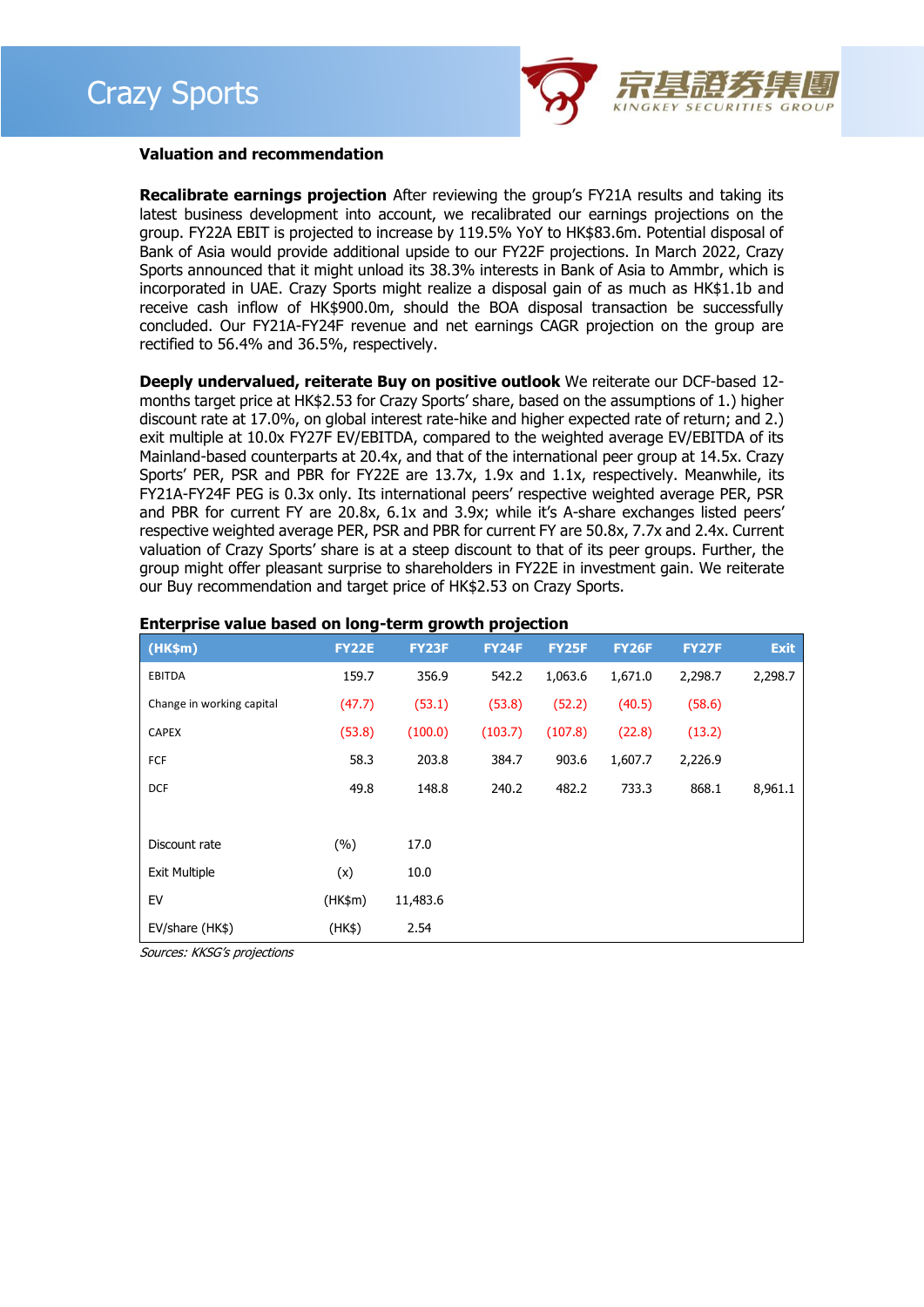



### **Valuation of international sports and entertainment enterprises**

|                |                         |                |           | Cur. | Fwd. | Cur.             | Fwd.             |      |     |
|----------------|-------------------------|----------------|-----------|------|------|------------------|------------------|------|-----|
|                |                         | <b>Mkt</b> cap | EV        | PE.  | PE.  | <b>EV/EBITDA</b> | <b>EV/EBITDA</b> | P/S  | P/B |
|                | <b>Company</b>          | (HK\$m)        | (HK\$m)   | (X)  | (X)  | $(\mathsf{X})$   | (X)              | (x)  |     |
| EA US          | <b>ELECTRONIC ARTS</b>  | 292,870.3      | 286,361.4 | 18.7 | 16.6 | 12.7             | 11.9             | 5.3  | 4.9 |
| <b>IEVO SS</b> | <b>EVOLUTION AB</b>     | 156,989.8      | 155,738.6 | 22.5 | 18.3 | 18.7             | 14.7             | 16.4 | 5.7 |
| <b>FLTR LN</b> | <b>FLUTTER ENTER-DI</b> | 145,063.7      | 175,032.2 | 28.7 | 16.7 | 16.3             | 11.1             | 2.5  | 1.5 |
| <b>ENT LN</b>  | <b>ENTAIN PLC</b>       | 79,798.8       | 101,864.0 | 18.4 | 13.3 | 10.2             | 9.1              | 2.2  | 2.6 |
| <b>DKNG US</b> | <b>DRAFTKINGS INC</b>   | 44,980.4       | 41,405.4  |      |      |                  |                  | 4.1  | 3.9 |
| <b>PENNUS</b>  | PENN NATL GAMING        | 42,135.5       | 129,915.8 | 19.6 | 13.4 | 8.4              | 8.1              | 0.9  | 1.4 |
| <b>OPAP GA</b> | <b>OPAP SA</b>          | 40,662.5       | 41,771.3  | 12.6 | 11.9 | 7.2              | 7.0              | 5.5  | 4.9 |
| <b>IGT US</b>  | <b>INTERNATIONAL GA</b> | 31,307.2       | 83,402.5  | 13.9 | 11.4 | 6.5              | 6.1              | 1.0  | 3.1 |
| <b>FUBO US</b> | <b>FUBOTV INC</b>       | 4,300.5        | 4,174.5   |      |      |                  |                  | 0.7  | 0.8 |
| <b>GENI US</b> | <b>GENIUS SPORTS LT</b> | 4,862.9        | 3,129.6   |      |      | 25.4             | 8.5              | 2.1  | 0.9 |
| <b>SBET US</b> | SHARPLINK GAMING        | 175.5          | 127.2     |      |      |                  |                  |      | 2.3 |
| <b>GSO CN</b>  | <b>GAMESQUARE ESPOR</b> | 157.2          | 104.8     |      |      |                  |                  |      |     |

Sources: Bloomberg

#### **Valuation of Mainland-based sports entertainment enterprises**

|           |                |                |             | Cur. | Fwd.     | Cur.             | Fwd.             |      |     |
|-----------|----------------|----------------|-------------|------|----------|------------------|------------------|------|-----|
|           |                | <b>Mkt cap</b> | EV          | PE.  | PE.      | <b>EV/EBITDA</b> | <b>EV/EBITDA</b> | P/S  | P/B |
|           | <b>Company</b> | (HK\$m)        | (HK\$m)     | (X)  | $\alpha$ | (x)              | (x)              | (X)  |     |
| 600158 CH | 中体产业           | 8,838.3        | 8,285.4     | 93.1 | 58.6     | 33.9             | 25.1             | 4.9  | 3.1 |
| 600136 CH | 当代文体           | 1,416.0        | 4,069.9     |      |          |                  |                  |      | 2.5 |
| 600633 CH | 浙数文化           | 10,214.5       | 10,565.5    | 14.2 | 10.1     | 7.9              | 2.4              | 2.6  | 1.0 |
| 000558 CH | 莱茵体育           | 4,188.6        | 4,757.2     |      |          |                  |                  | 28.0 | 3.2 |
| 300651 CH | 金陵体育           | 4,079.5        | 4,206.4     |      |          |                  |                  | 6.2  | 4.7 |
| 300494 CH | 盛天网络           | 4,460.6        | 3,331.0     |      |          |                  |                  | 3.1  | 2.9 |
| 002229 CH | 鸿博股份           | 3,516.8        | 2,743.2     |      |          |                  |                  | 5.7  | 1.8 |
| 8279 HK   | 亚博科技控股         | 3,676.8        | $2,130.0 -$ |      |          |                  |                  | 14.5 | 1.3 |

Sources: Bloomberg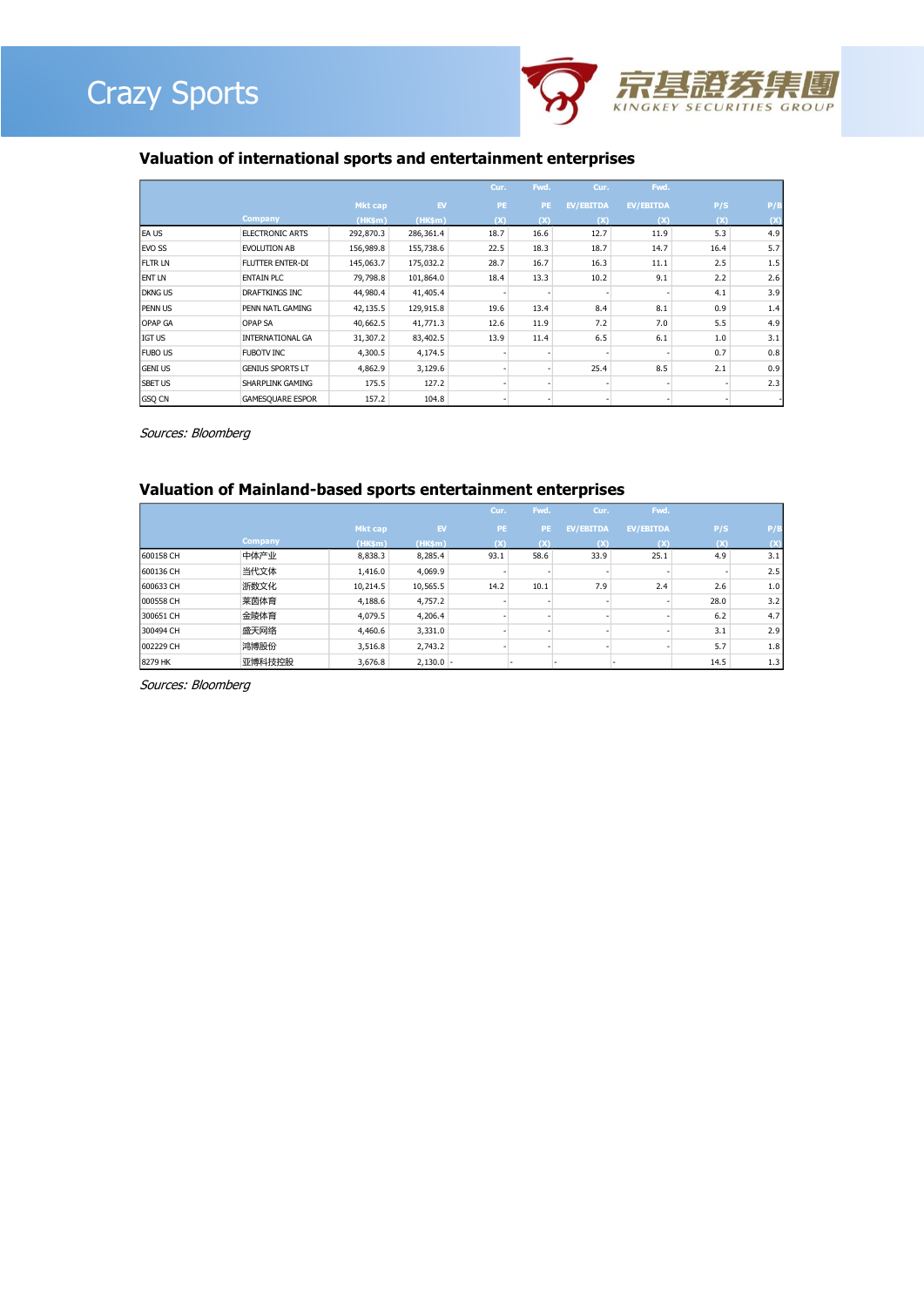



**The "Trio-Pillar" strategy** Management revealed that going forward, Crazy Sports O2O sports entertainment matrix would be underpinned by three pillars of "Sports Events+Quizzes", "IP+Sports Games", "Crazy Red Insights +Sports lottery retail". Under the trio-pillars strategy, Crazy Sports would capitalize on sports events to boost traffic to its Fantasy Sports Event platform and subscriptions of Crazy Red Insights' contents, while expanding its sports lottery new-retail network and paid sports information contents available on Crazy Red Insights. Further, heeling the success of FIFPro IP game "Ace Soccer", Crazy Sports will continue to invest in IP for adoption in games developments.

**Crazy Red Insights monetizes from thriving paid sports information market** To our observation, some sports quizzing lottery purchasers seek information of matches concerned with their sport lottery purchasing. Sales of paid sports information tends to grow alongside sports lottery sales, particularly during time of major tournament. 2018 was the year of Russia 2018 FIFA World Cup was being held. That year, sales of paid sports information surged by more than three-fold to CNY570.0m, on top of 36.8% YoY growth in sales of sports lottery. Since Qatar 2022 FIFA World Cup would be held in 4Q 2022, we expect that consumption of paid sports information in this year is expected to grow robustly.

China Insight Consultancy has projected that sales of sports quizzing lottery in Mainland would reach CNY266.4b for 2024F, about two-fold from that for 2021. Thriving sports lottery sales is expected to boost consumptions of paid sports information. China Insight Consultancy has projected that sales value of paid sports information market in China would increase at fiveyear CAGR of 43.2%, from CNY440.0m for 2019 to CNY2,650.0m for 2024F. As prominent content provider, Crazy Red Insights has been monetizing from paid sports information boom in Mainland.

**Growing subscription base** Aggregated number of users on Crazy Red Insights APP, as well as web-based terminal China Soccer Lottery Net and H5 terminal Lottery 365 exceeded 200m as of the end of FY21A, to estimation. In FY21A, Crazy Sports saw robust growth in number of users at Crazy Red Insights APP, China Soccer Lottery Net and Lottery 365, thanks to growth in demand for paid sports information driven by major global sports events and major global tournaments. During the period of UEFA EURO 2020, number of average daily new registered users at Crazy Red Insights platform surged substantially. In June 2021, number of visitors at China Soccer Lottery Net and H5 Crazy Red Insights exceeded 9.0m.

**Enriched contents** Following the iteration in 2021, Crazy Red Insights' sports event big data services products, including football parameter index analysis and basketball tournaments related big data services had been strengthened. Sports and A.I. experts at Crazy Red Insights constantly improve algorithm and data analysis of its A.I. engine to elevate precision rate of its sports match outcomes forecasts. Crazy Red Insights engages with more than 300 prominent ball games and tournaments experts, professionals and sports journalists for producing match analysis contents. Contents of Crazy Red Insights are presented in various formats, including text, short video, audio and live-streaming. It brings one-on-one consultation services, audio consultation services as well as one-to-many online lectures to users. Through match preview featured on Crazy Red Insights interface, users would be directed to Crazy Red Insights' partners' live match broadcasting platforms for viewing broadcast of live match. Users could interact with anchors and stationed experts at live-streaming session during the match in progress.

**Expansion in content dissemination channels** In FY21F, Crazy Red Insights initiated working relationships with numerous sports platforms, particularly those owning live-match broadcasting rights, including China Mobile's MIGU video, CCTV.com, CIBN, Drifteball, V Station, qtx.com and ZHCW.com. As of the end of FY21A, Crazy Red Insights' contents were disseminated via more than 40 contents distribution channels which covered above 70.0% of sports user population in Mainland.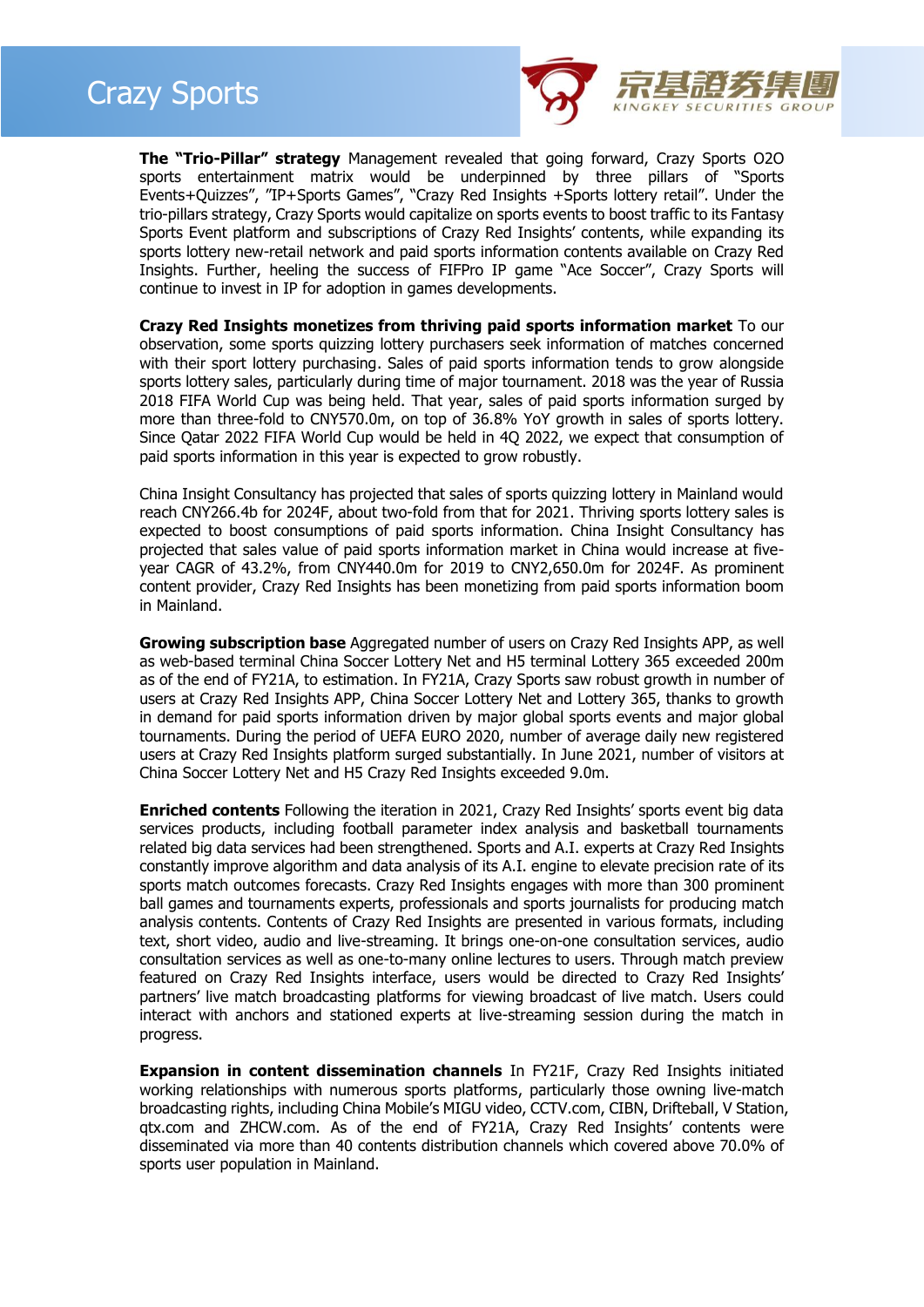

**Acclaimed by counterparts and users** Crazy Red Insights had been conferred the "Gold Gulls Award: Best App of 2021" at the 6th China CEO New Year Summit/the 7th Gold Gulfs Award Ceremony jointly coordinated by Xiou Enterprise Services Group, Beijing Huaxia Quality and Brand Management Centre and ZGZYSHLM. The event was endorsed by 120 media and 40 investment institutions. Besides, Crazy Red Insights was given the award of "Best Paying Sports Information APP" at I-China Forum 2021.

#### Channels partners of Crazy Red Insights



Sources: Crazy Sports (82. HK)

**Crazy Sports APP: Pivot in Crazy Sports' matrix** Driven by major sports event including UEFA Euro and Tokyo Olympic, downloads of Crazy Sports APP surged more than 300% YoY for FY21F. Positioned as sports themed social interactive platform of Crazy Sports, Crazy Sports APP brings sports information contents, fantasy sports entertainment as well as live-streaming session hosted by anchors to users. Via live-streaming, interaction with users and sports quizzing game, anchors evoke users' participation and boost user's consumption at different ends in Crazy Sports matrix.

Serving as pivot in Crazy Sports' matrix, Crazy Sports APP facilitates conversions and monetization amid Crazy Sports game segment, paid sports information segment and quizzing game segment. When "Ace Soccer" was rolled out in 2Q-3Q 2021 during UEFA Euro, Crazy Sports APP implemented marketing campaign to promote the game by giving away gift package of "Ace Soccer" to users. The initiatives successfully converted number of Crazy Sports APP users into "Ace Soccer" players.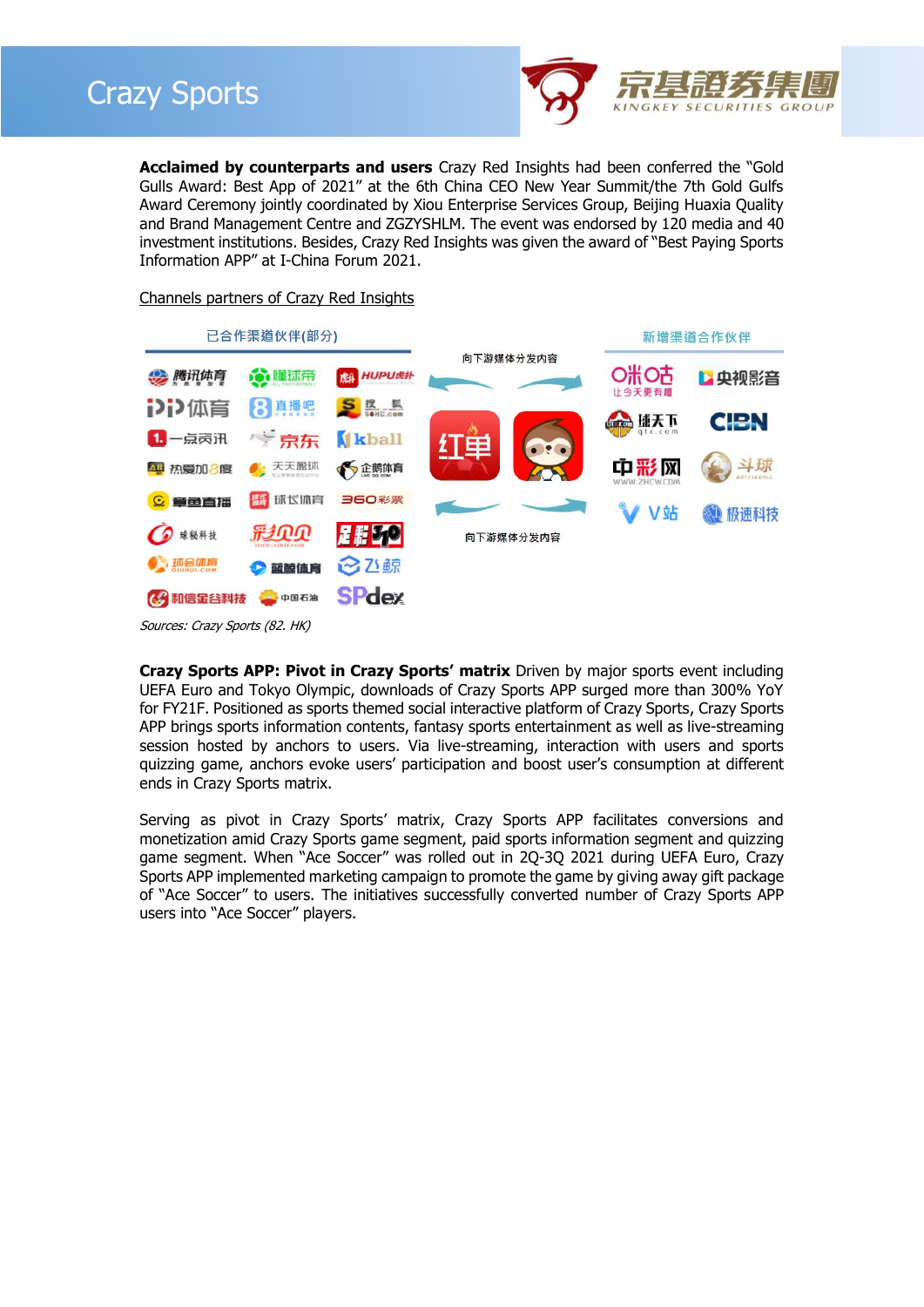



**Fantasy Sports Events platform is onstream** Crazy Sports' sports quizzing and entertainment platform based in Hainan province, Fantasy Sports Events platform, and the related points redemption platform Duoduo Reward Points E-store were on stream in September 2021. Fantasy Sports Event platform is positioned as comprehensive global and local sports entertainment platform that brings sports quizzing games, broadcasting of live sports matches, and information of sports event to users. In 2H 2021, Fantasy Sports Event platform introduced UEFA Euro and Tokyo Olympic themed sports quizzing game and entertainment, that helped drawing traffic of more than million users to it.

Empowered by blockchain technologies, users' data and assets at the platform are immutable and being safeguarded. The platform facilitates monetization and conversion among different ends in Crazy Sports matrix. Through achieving missions assigned by different platforms of Crazy Sports, purchasing paid sports information contents from Crazy Red Insights and/or virtual items for gift to anchors at Crazy Sports APP, users earn points that could be used for partaking sports quizzing game. They are rewarded with more points when they win quizzing games. Those points could be redeemed for merchandises and services at Duoduo Reward Points E-store.

**Live match broadcasting in the platform** Fantasy Sports Event platform secured broadcasting IP of thousands matches of International Professional Boxing Unite (IPBU), Chinese Men's Handball Super League as well as the pool tournament. Under live match broadcasting scenario, users watch broadcasting of live match in the platform while partaking concerning quiz game, interacting with celebrated athletes, KOL, experts, anchors and other users, and acquiring paid sports information of concerning matches. Live match broadcasting at Fantasy Sports Event platform is expected to facilitate monetization, as well as acquisition and conversion of users for different ends in Crazy Sports' matrix. Crazy Sports entered into strategic cooperation agreement with Nie Wei Ping Go Dojo(聂卫平围棋道场) in April 2022, which is a remarkable Go institution under Beijing Yiyou Go Culture Ltd. (京弈友围棋文化传播 有限责任公司). Going forward, Crazy Sports would broadcast live Go matches and launch concerning quiz games on Fantasy Sports Event platform.

**Sports lottery sales in Mainland** Aggregated sales of sports lottery increased at ten-year CAGR of 9.4%, from CNY93.8b for 2011 to CNY231.0 for 2021, according to Ministry of Finance of the PRC. Meanwhile, sales of sports quizzing lottery increased at ten-year CAGR of 19.9%, from CNY21.8b for 2011 to CNY134.3b for 2021, surmounting growth in aggregated sales of sports lottery for the same period. Suspensions of major tournaments in 2020 resulted in respective 17.9% YoY and 38.6% YoY plunge in aggregated sports lottery sales and sports quizzing lottery sales to CNY189.5b and CNY74.9b. Thanks to resumption of major tournaments as well as major global sports events taking place in 2021, sales of sports lottery and sports quizzing lottery resumed growth momentum and registered growth of 21.9% YoY and 79.3% YoY, respectively, to CNY231.0b and CNY134.3b for 2021, even exceeding the level of that for 2019.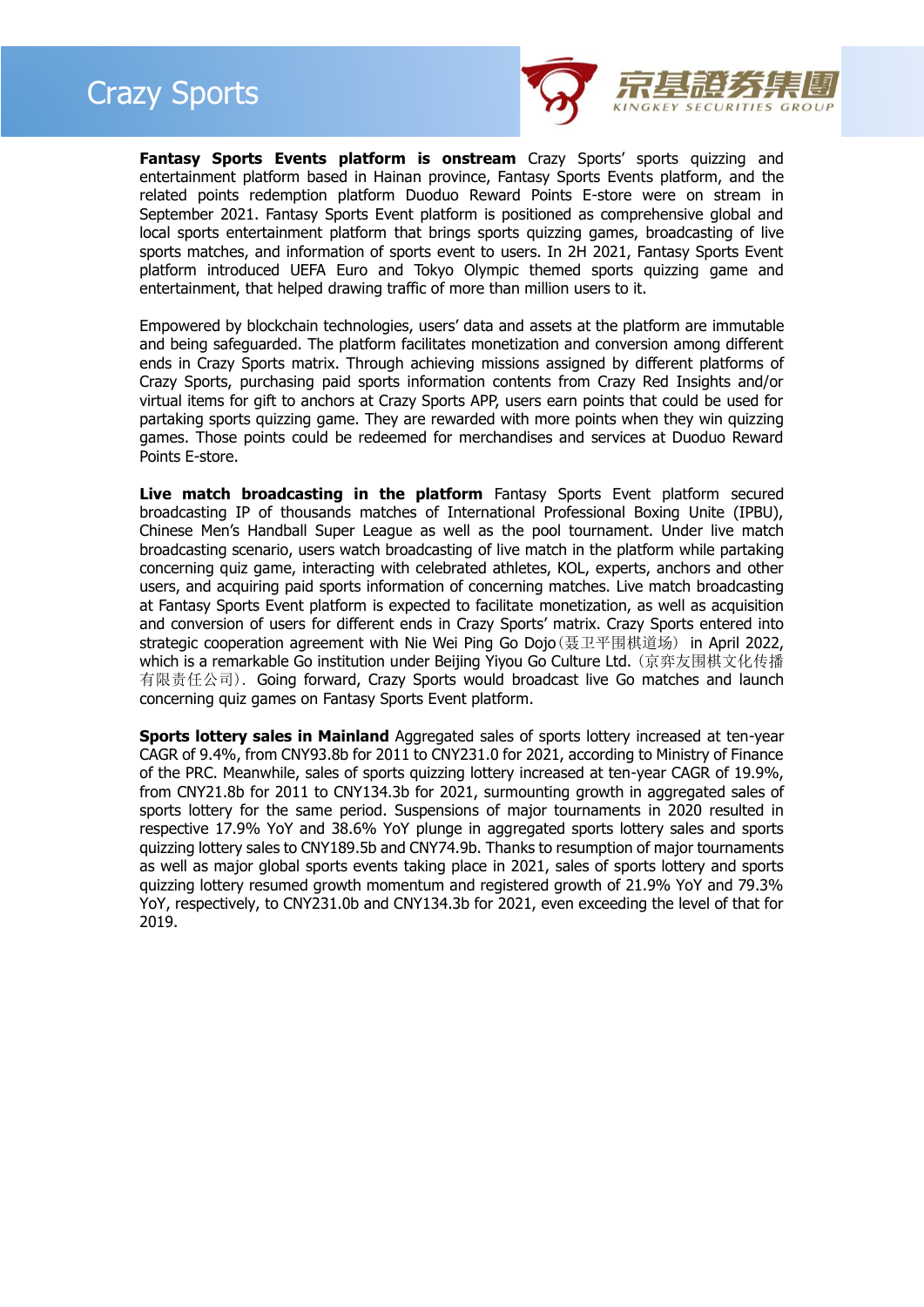



**2009-2021 sales value of sports quizzing lottery in Mainland**

Sources: Ministry of Finance of PRC

**New-retail mode for sports lottery** Since the banning of online lottery sales from 2015 onward, sports lottery sales in Mainland are being conducted through offline scenario. Conventionally, sales of lotteries are confined to take place in lottery specialty stores. China Insight Consultancy has estimated that there were about 150,000 sports lottery specialty stores in Mainland. Now, sales of lottery are expanding into vary new-retail scenarios including convenience stores, gas stations, groceries and cinema. According to China Insight Consultancy's estimation, value of lottery sales generated at new retail scenarios in Mainland would increase from CNY190.0m for 2019 to CNY48.8b for 2024F. Hainan Sports Lottery Administration Center has recently announced that it would introduce video sports lottery tickets at retail scenarios. New form of lottery is conducive to expansion in lottery sales and clientele. Crazy Sports has been laying sports lottery new-retail network with its working partners since FY19A.

**Expanding networks** Number of working partners of Crazy Sports' sports lottery new-retail network increased by 21 to 39 chain retailers and other channels of various forms as of the end of FY21A, including third party payment services provider Lakala, express courier and delivery station Shanghai J&T Express, franchised 7/24 convenience store chain Milan Express as well as gas station chains Hubei Shell. Among its partners, 15 of them with more than 60,000 outlets each have been ranked in the TOP100 convenience stores in Mainland by the China Chain Store & Franchise Association. Crazy Sports had been invited by Lecoo chain convenience store to set up and conduct lottery sales at its 400 outlets in Inner Mongolia. As of the end of 2021, number of Crazy Sports' sports lottery new retail POS exceeded 7,000, while number of its smart sports lottery stores reached 45. Crazy Sports has also set up a sports lottery experience store at large shopping mall.

**Secured operating permits for 17 regions** In 2021, Crazy Sports secured approvals for operation of sports lottery retail business from 17 Sports Lottery Administration Centres in Beijing, Tianjin, Chongqing, Hunan, Hubei, Anhui, Hebei, Liaoning, Shanxi, Nanjing in Jiangsu, Guangzhou as well as Shenzhen in Guangdong province. It became an official partner in sports lottery retail channel of the Sports Lottery Management Centre of the General Administration of Sport of China.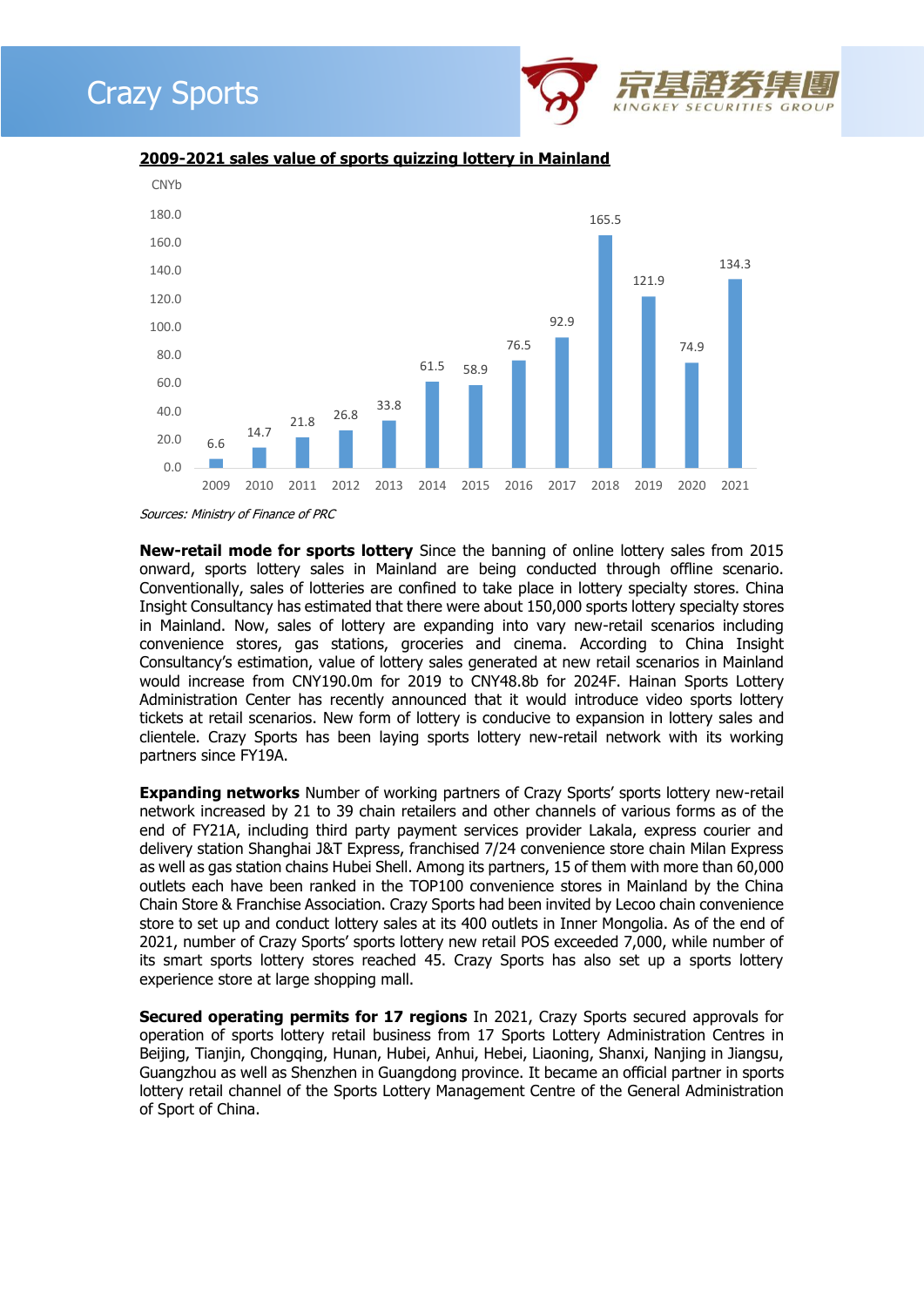

**Users conversion at offline scenario** Crazy Sports has been capitalizing its partners' retail outlets as premises for marketing campaign, users acquisitions and conversions. In 2021, Crazy Sports jointly launched numerous marketing campaign with partners at the latter's' outlets, including "Shop and Get Lottery Tickets" with China Resources, "UEFA Euro Quizzing Game" with Tianfu, "Coffee for Loto" with Bianlifeng, as well as "Shop and Get Sports Lottery" with Lawson. During UEFA Euro, Crazy Sports embellished its partner, Tianfu's stores in Dongguan and Changsha with UEFA Euro themed decorations for promotion of its online lucky draw.

**Rich IP resources, in-house 3D engine and broad distribution channels** Crazy Sports is a competitive game developer and distributor focusing on sports themed and male orientated games with virtues of enriched IP resources, strong game development capabilities, in-house developed 3D engine as well as self-owned and multiple third-party channels for distribution. Currently, it is distributing more than 20 games.

**"Ace Soccer": e-sports game with FIFPro IP** Its FIFPro IP soccer themed game, "Ace Soccer", which was launched in Mainland and HK during 2Q and 3Q 2021, yielded positive results in terms of player retention rate and in-game spending. The game was well-received by players and recommended by various channels including IOS, Huawei, OPPO, VIVO, Jiuyou, Yingyongbao and TapTap.

To promote "Ace Soccer" as e-sports item, Crazy Sports and its working partners conducted 44 e-sports competitions which were incorporated into instant sports lottery in 12 cities of Hebei province in 2021. Further, Crazy Sports engaged former captain of England national soccer team, Michael Owen, as ambassador of "Ace Soccer" in December 2021.

**Expand from PVP/PVE to MMO** In addition to existing features such as real-time action mode, story plot mode, card mode, proxy-character raising simulations, and club transfer, "Ace Soccer" constantly provides new game features to players. A new gameplay, "Commercial War" which is an alliance battle mode has been incorporated into "Ace Soccer". Under Commercial War mode, players form alliance to compete with other alliances. Scores of each alliance are posted on weekly basis, and the winning alliance would be rewarded. Commercial War mode expands "Ace Soccer" from PVP and PVE game to multi-server MMO game, that will facilitate it fetching traction for players and becoming a popular esports item. Other new features which have been added into "Ace Soccer" included new opening CG, new characters, a more challenging proxy-character raising simulation system, new voice of characters and BGM.

**Best Soccer game of 2021** "Ace Soccer" had been conferred "Products Innovation" award at STIF2021 International Science and Technology Festival; as well as 2021 Global Mobile Cicada Award of "Most Innovative". It had been entitled "The Most Popular App" by NiaoGeBiji We media app 2021. Further, Ace Soccer was honoured "the Blackstone Award: Most Popular Card Game of the Year" in 2021. Hosted by MHA and Wanka Online, the Blackstone award is regarded as one of the highest honours in Mainland mobile game industry. MHA is network of seven leading Chinese mobile headset producers including OPPO, vivo, Coolpad (2369 HK), Nubia, Lenovo (992 HK), Meizu and Huawei that was founded in 2014 under the coordination of Wanka Online (1762 HK).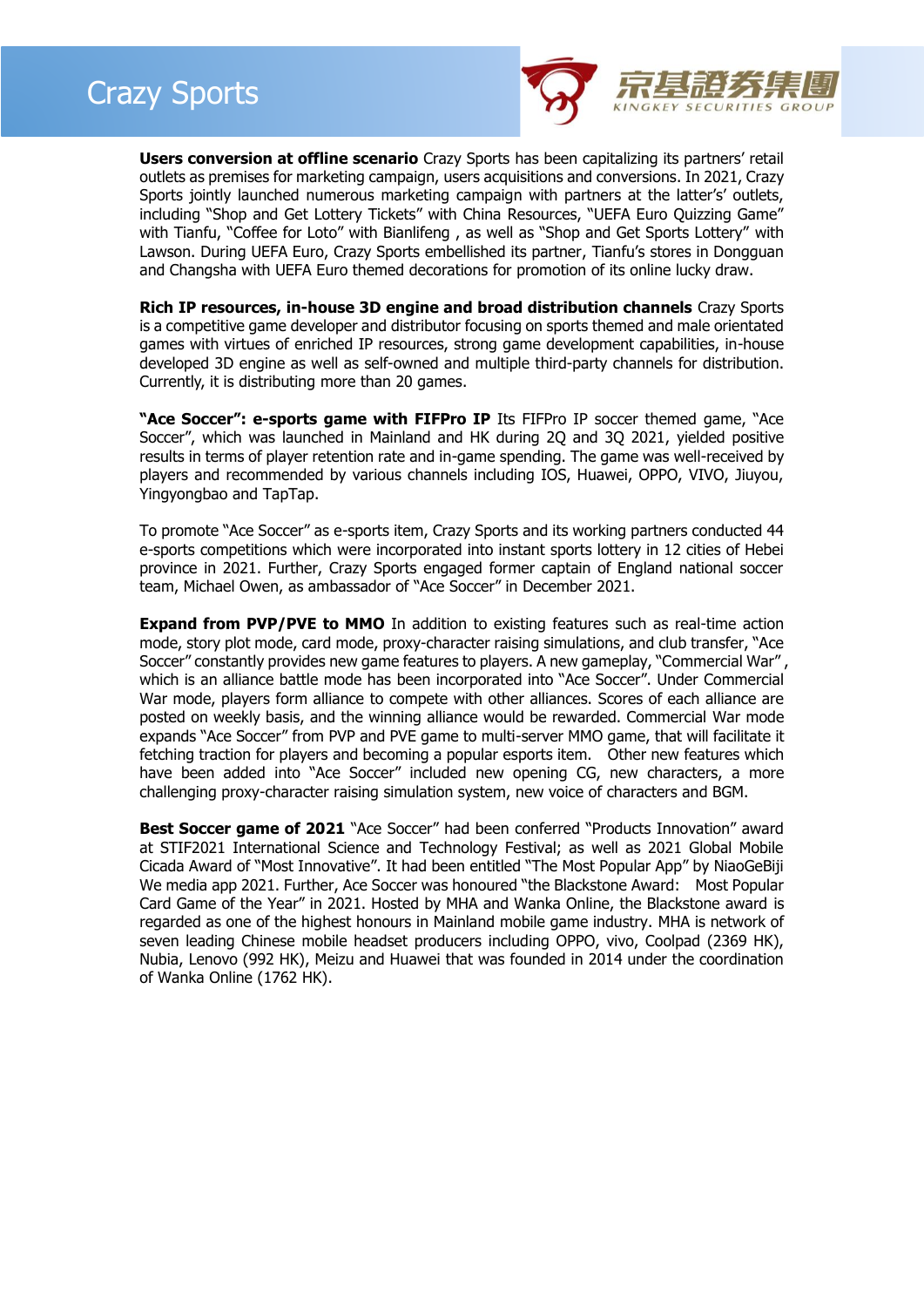### Crazy Sports



**Rich sports-themed and male-oriented games portfolio** Other soccer and sports themed games in Crazy Sports's game portfolio include CSL licensed "Realtime CSL" and "CSL Heros", soccer club management simulation game "Soccer Manager", Mainland version of the world renowned soccer game which was co-developed with Tower Studios "Sociable Soccer", soccer card game "The Green Dynasty", NBA-themed basketball strategy game "Fantasy Basketball Manager"…etc. Those games have been contributing stable revenue stream to Crazy Sports. In 2H 2021, Crazy Sports rolled out numerous games of different genres included soccer themed business simulation game "All Star Football", action game "Slipstick Fighter" and casual parkour game "Penguin Parkour". During the Beijing Winter Olympic 2022 in February 2022, Crazy Sports launched "Fantasy Ski 2022", a ski-race mobile game. Powered by in-house developed 3D engines, "Fantasy Ski 2022" features broad selection of characters skins, various hidden tricks for players to unlock, innovative controlling method, knowledge of skiing as well as PVP mode. "Fantasy Ski 2022" had been recommended by IOS.

**Stepping into metaverse** In November 2021, digital CSL footballer card was rolled out in CSL IP soccer themed game "Realtime CSL". The digital CSL footballer card could be used for in-game proxy characters trading transaction. Since releases of each digital CSL footballer card are limited, those digital cards could be regarded as digital collectable items. In January 2022, Crazy Sports launched a metaverse game, "Crazy Soccer", in Roblox platform globally. "Crazy Soccer" is multilingual, football club facilities management simulation game which is available on PC and Android-based platforms. It is the first game of the kind to have ever been developed in Mainland. In the open world of "Crazy Soccer", players are playing the role of football club managers. They design, build and manage their own club stadium, playing pitch, club office as well as souvenir stores for profit making. Then the profit could be reinvested in facilities of their club. Players in open world of "Crazy Soccer" could interact with other players and visit facilitates owned by other players mutually. Clubs in the open world are being ranked periodically, in terms of amount of profit generated by each player. Players could check their ranking at the Stars of Honour Square in the open world. Perhaps the most profound feature of "Crazy Soccer" is players could create game in the open world, and their creations would stay in the open world. Players own their property in open world of in "Crazy Soccer".

**Technology innovation** Crazy Sports has recently launched its blockchain-based NFR (nonfungible right) collectibles platform Qian Kun Digital Collectibles (乾坤数藏). Developed of it is based upon the BSN Blockchain Platform which is jointly established by the State Information Center, China UnionPay and China Mobile. Since Qian Kun Digital Collectibles is operated on BSN, which is a public infrastructure platform at national level, credibility of Qian Kun Digital Collectibles is high among users. Qian Kun Digital Collectibles platform secured IP of Old Summer Palace Bronze Zodiac heads from Yuanming CH and Culture Development Ltd(北京圆 明畅和文化发展有限公司) in April 2022. By the IP, Qian Kun Digital Collectibles created and launched NFR of Bronze Zodiac Heads.

**NFR could draw in traffic, convert user and monetize** NFR of Bronze Zodiac Heads was jointly certified and authorized by Art Exhibitions China(中国文物交流中心), Yuanming CH and Culture Development Ltd. and China Painting Academy(中国画院). Users could purchase the Bronze Zodiac Heads NFR, as well as storing and appreciating it, and showing it to acquaintances at Qian Kun Digital Collectibles platform. Tiger head NFR of Bronze Zodiac Head series was sold in Qian Kun Digital Collectibles platform in April 2022. Qian Kun Digital Collectibles was also conferred the IP from China Space Museum. Based on that IP, the platform rolled out NFR of China Space Station series in April 2022. In our view, Qian Kun Digital Collectibles provides new window to Crazy Sports matrix for beckoning new users, user conversions and monetization. For example, sports themed NFR could be prize for quizzing game conducted at Fantasy Sports Event platform for user attraction.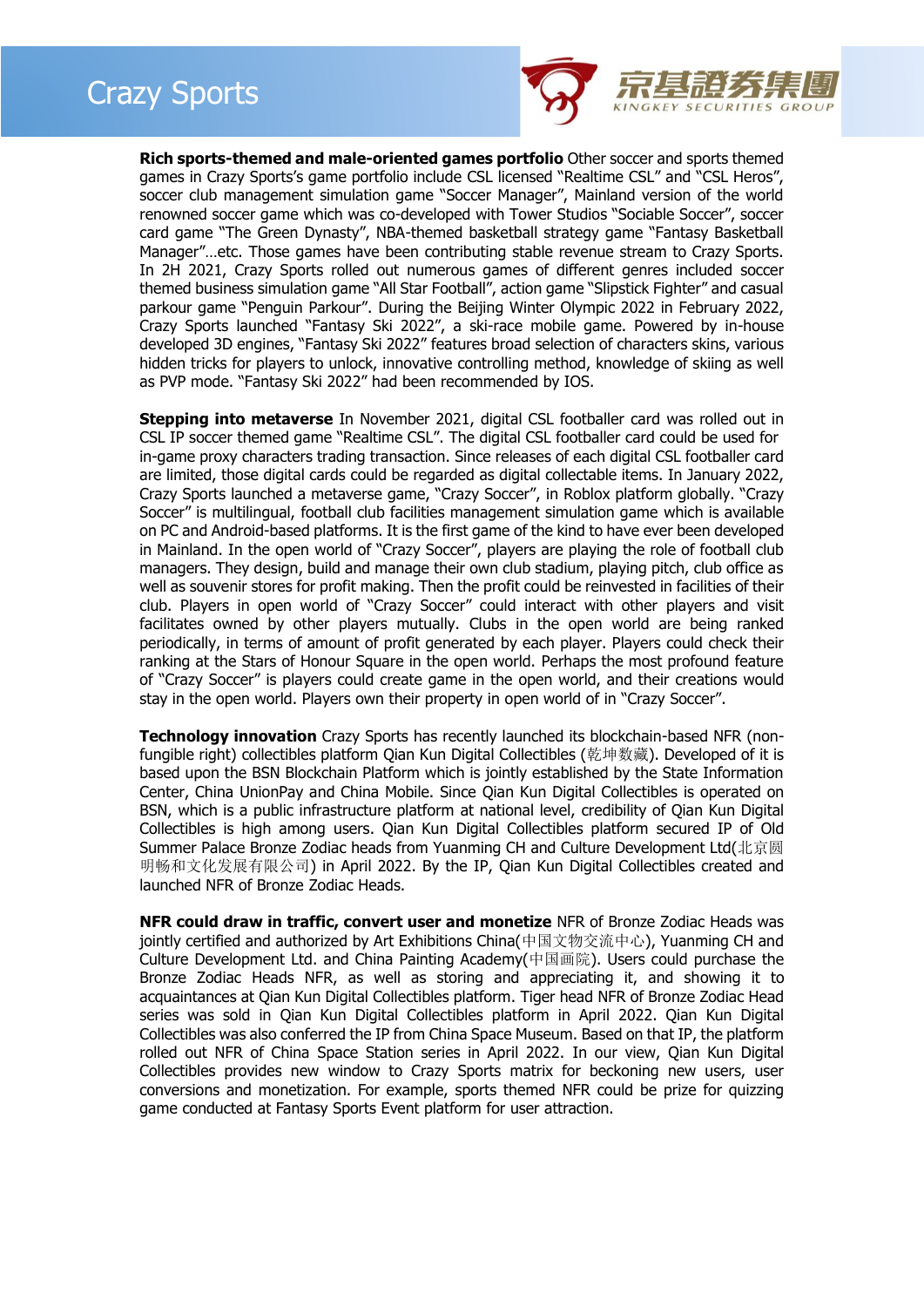

**Tremendous opportunities available in sports industries** Building Mainland China into global sports super power, raising health and fitness awareness among society and development of domestic sports entertainment industries as a mean to boost consumption are state's goals and policies toward sports and sports industries. In March 2022, State Council of the PRC proclaimed ((Opinion Concerning Development and Upgrading System for Public Fitness and Exercising)). In the document, the State Council revealed its targets of establishment and upgrade public fitness and exercising system, expanding space for exercising facilities per capita to 2.6m<sup>2</sup>; as well as raising proportion of frequent exercisers in total population to 38.5%, by 2025.

In August 2021, the State Council proclaimed (Civil Fitness Plan 2021-2025)), major goals stated in the plan included:

- 1.) Value of sports industries shall attend CNY5.0 trillion by 2025.
- 2.) Setup of nationwide public fitness system by 2025.
- 3.) Sports and exercising venues and facilities should be made available within radius of 15 minutes of all town and village across the country.
- 4.) Increase number of fitness coaches per thousand people to 2.2.
- 5.) Expand proportion of exercisers in total population to 38.5%.
- 6.) Ameliorate the accessibility and availability of exercising facilities to public.

In its ((Overall Plan for Development of National Trail System and Guiding Opinion on Set-up of Sports Parks), government revealed its targets toward development of sports and sports industries:

- 1.) Set-up and refurbishing of about 2,000 sports parks, fitness centres, stadiums and sporting facilities.
- 2.) Digitizing more than 1,000 stadiums
- 3.) Digitization in fitness services industries.
- 4.) Establishment of about 5,000 exercising venues and skating rings in towns and streets across the country.
- 5.) Optimization and modernisation in sports industries through incorporation of high-end manufacturing and modern services segments into tournaments organizing, fitness and leisure industries.
- 6.) Supporting SMEs in sporting facilities operation industries, sports events organization industries as well as R&D of sporting equipment.
- 7.) Pilot cities to be earmarked for demonstration of commercialization in sports.
- 8.) Increase supplies of sporting and exercising products and services.
- 9.) Promotion of upscales sports and exercising products and services.
- 10.)Exaltation safety standards and measures for sports and exercising facilities.

Value of sports industries increased at CAGR of 10.0%, from CNY1.7 trillion for 2015 to CNY2.7 trillion for 2020. The State is eyeing to grow sports industry value to CNY5.0 trillion by the end of 2025, implying there would be tremendous opportunities available in all segments of sports industries in Mainland for Crazy Sports to seize. In our view, government would constantly introduce and implement measures that are conducive for the development of sports entertainment industries, creating favourable operating environment for companies in sports and entertainment segment.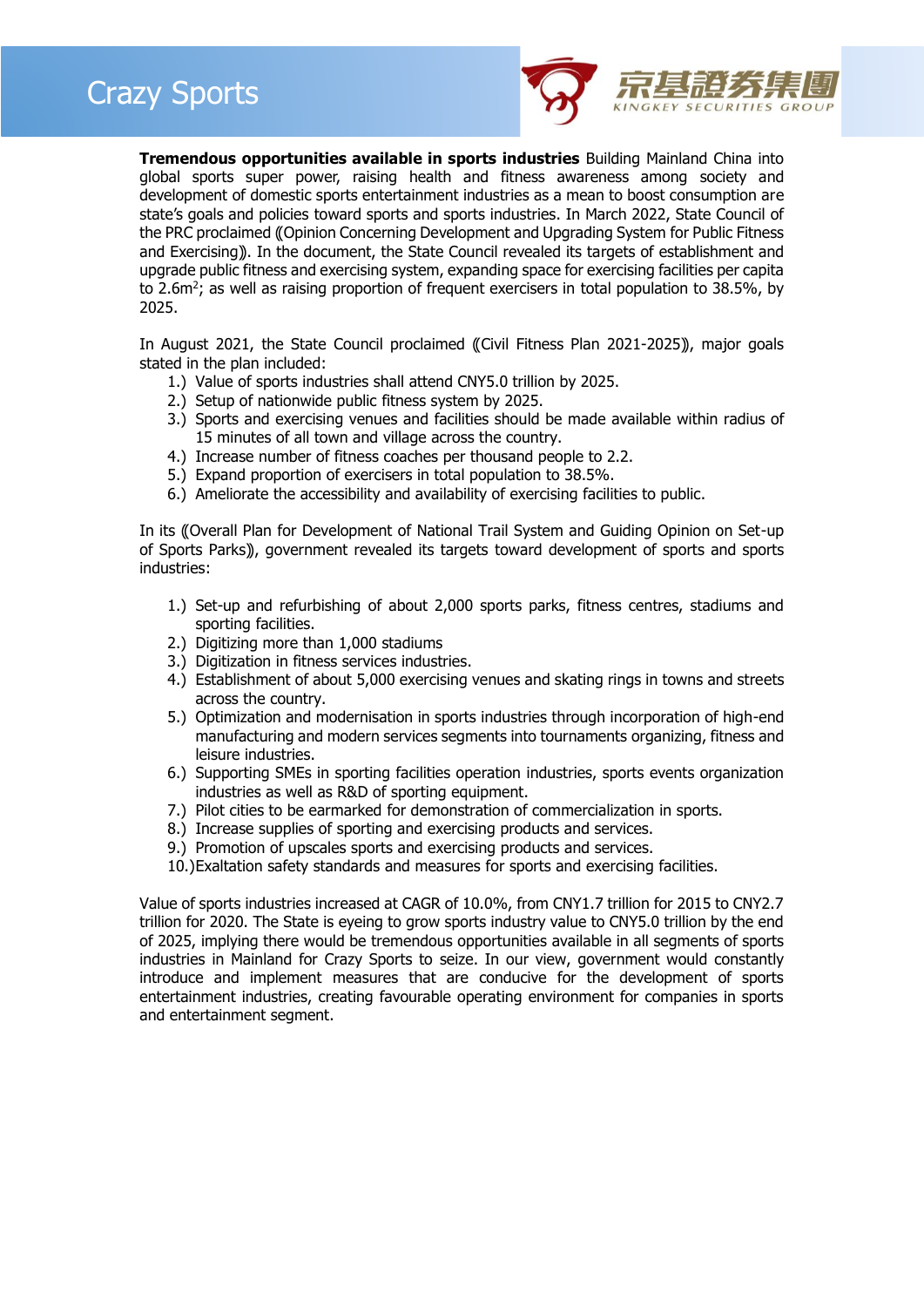# Crazy Sports



| <b>Income Statement FY ended 31 Dec</b> |              |              |              |              |  |  |  |
|-----------------------------------------|--------------|--------------|--------------|--------------|--|--|--|
| HK\$ m                                  | <b>FY21A</b> | <b>FY22E</b> | <b>FY23F</b> | <b>FY24F</b> |  |  |  |
| Revenue                                 | 511.2        | 765.9        | 1,398.7      | 1,955.5      |  |  |  |
| COS                                     | (282.1)      | (448.9)      | (809.3)      | (918.3)      |  |  |  |
| Gross Profit                            | 229.2        | 317.0        | 589.3        | 1,037.2      |  |  |  |
| Others                                  | 42.5         | 42.1         | 38.7         | 31.9         |  |  |  |
| S&D exp.                                | (110.5)      | (115.0)      | (185.0)      | (294.0)      |  |  |  |
| Admin exp.                              | (80.6)       | (118.4)      | (130.1)      | (293.0)      |  |  |  |
| Impairment                              | 42.2         | 0.0          | 0.0          | 0.0          |  |  |  |
| Finance costs                           | (1.0)        | (0.7)        | (0.8)        | (0.9)        |  |  |  |
| Loss of Asso.                           | 18.7         | 0.0          | 0.0          | 0.0          |  |  |  |
| Pretax Profit                           | 140.5        | 125.0        | 312.1        | 481.2        |  |  |  |
| Taxation                                | 2.7          | (21.2)       | (53.0)       | (81.7)       |  |  |  |
| Net profit                              | 143.2        | 103.8        | 259.2        | 399.5        |  |  |  |
| M.I.                                    | (13.8)       | 0.0          | 0.0          | 0.0          |  |  |  |
| Profit to owner                         | 157.0        | 103.8        | 259.2        | 399.5        |  |  |  |

| <b>Balance Sheet as at 31 Dec</b> |              |              |         |              |  |  |  |  |
|-----------------------------------|--------------|--------------|---------|--------------|--|--|--|--|
| HK\$ m                            | <b>FY21A</b> | <b>FY22E</b> | FY23F   | <b>FY24F</b> |  |  |  |  |
| Fixed assets                      | 13.0         | 16.4         | 20.1    | 24.1         |  |  |  |  |
| Int. assets                       | 126.8        | 144.6        | 198.0   | 253.7        |  |  |  |  |
| Goodwill                          | 444.1        | 444.1        | 444.1   | 444.1        |  |  |  |  |
| <b>Others</b>                     | 485.6        | 657.9        | 657.9   | 657.9        |  |  |  |  |
| <b>Total NCA</b>                  | 1,069.5      | 1,263.0      | 1,320.1 | 1,379.8      |  |  |  |  |
| Inventory                         | 0.0          | 2.0          | 3.0     | 3.0          |  |  |  |  |
| Receivables                       | 201.9        | 228.4        | 288.4   | 341.9        |  |  |  |  |
| Cash                              | 80.9         | 124.7        | 283.7   | 597.9        |  |  |  |  |
| Others                            | 5.3          | 4.3          | 4.3     | 4.3          |  |  |  |  |
| <b>Total CA</b>                   | 288.1        | 359.5        | 579.4   | 947.0        |  |  |  |  |
| <b>Borrowings</b>                 | 15.5         | 18.1         | 20.6    | 23.1         |  |  |  |  |
| Payables                          | 72.8         | 71.9         | 79.7    | 79.5         |  |  |  |  |
| Tax payable                       | 112.1        | 112.1        | 112.1   | 112.1        |  |  |  |  |
| <b>Others</b>                     | 97.3         | 77.0         | 76.0    | 75.0         |  |  |  |  |
| <b>Total CL</b>                   | 297.7        | 279.1        | 288.4   | 289.6        |  |  |  |  |
| <b>Borrowings</b>                 | 3.6          | 4.8          | 6.3     | 7.8          |  |  |  |  |
| Deferred tax                      | 3.8          | 3.4          | 3.4     | 3.4          |  |  |  |  |
| <b>Total NCL</b>                  | 7.3          | 8.3          | 9.7     | 11.2         |  |  |  |  |
| <b>Net Asset</b>                  | 1,052.6      | 1,335.1      | 1,601.3 | 2,026.0      |  |  |  |  |
| M.I                               | 0.0          | 0.0          | 0.0     | 0.0          |  |  |  |  |

|                       | <b>Cash Flow Statement FY ended 31 Dec</b> |              |        |              |  |  |  |  |
|-----------------------|--------------------------------------------|--------------|--------|--------------|--|--|--|--|
| HK\$ m                | <b>FY21A</b>                               | <b>FY22E</b> | FY23F  | <b>FY24F</b> |  |  |  |  |
| EBT                   | 140.5                                      | 125.0        | 312.1  | 481.2        |  |  |  |  |
| DD&A                  | 32.9                                       | 45.5         | 57.0   | 76.3         |  |  |  |  |
| Net interest expense: | 0.9                                        | (0.6)        | (2.0)  | (5.0)        |  |  |  |  |
| Non-cash items        | (100.2)                                    | (10.3)       | (10.2) | (10.2)       |  |  |  |  |
| EBITDA                | 74.0                                       | 159.7        | 356.9  | 542.2        |  |  |  |  |
| Change in WC          | 7.3                                        | (47.7)       | (53.1) | (53.8)       |  |  |  |  |
| Change in EX          | 6.7                                        | 0.0          | 0.0    | 0.0          |  |  |  |  |
| <b>Tax Paid</b>       | 0.0                                        | (21.2)       | (53.0) | (81.7)       |  |  |  |  |
| Operating CF          | 88.0                                       | 90.8         | 250.8  | 406.7        |  |  |  |  |
| Capex                 | (117.6)                                    | (45.3)       | (91.5) | (95.2)       |  |  |  |  |
| Disposals             | 25.1                                       | 0.0          | 0.0    | 0.0          |  |  |  |  |
| Investments           | (29.4)                                     | 0.0          | 0.0    | 0.0          |  |  |  |  |
| Others                | 2.4                                        | 3.6          | 5.2    | 8.4          |  |  |  |  |
| Investing CF          | (119.5)                                    | (41.6)       | (86.2) | (86.8)       |  |  |  |  |
| Dividend paid         | 0.0                                        | 0.0          | 0.0    | 0.0          |  |  |  |  |
| Change in loans       | (2.7)                                      | (4.8)        | (4.8)  | (4.8)        |  |  |  |  |
| Interests exp.        | (0.5)                                      | (0.7)        | (0.8)  | (0.9)        |  |  |  |  |
| Issue of shares       | 8.3                                        | 0.0          | 0.0    | 0.0          |  |  |  |  |
| Others                | 0.0                                        | 0.0          | 0.0    | 0.0          |  |  |  |  |
| Financing CF          | 5.1                                        | (5.4)        | (5.6)  | (5.7)        |  |  |  |  |
| Change in cash        | (26.4)                                     | 43.8         | 158.9  | 314.2        |  |  |  |  |
| Beginning cash        | 109.8                                      | 80.9         | 124.7  | 283.7        |  |  |  |  |
| Exchange              | (2.4)                                      | 0.0          | 0.0    | 0.0          |  |  |  |  |
| Ending cash           | 80.9                                       | 124.7        | 283.7  | 597.9        |  |  |  |  |

| <b>Financial Ratio</b> |              |              |              |              |  |  |  |
|------------------------|--------------|--------------|--------------|--------------|--|--|--|
|                        | <b>FY21A</b> | <b>FY22E</b> | <b>FY23F</b> | <b>FY24F</b> |  |  |  |
| Int. turnover days     | 0.2          | 0.2          | 0.2          | 0.2          |  |  |  |
|                        |              |              |              |              |  |  |  |
| Trade rec. days        | 34.4         | 34.4         | 34.4         | 34.4         |  |  |  |
| Trade payables days    | 29.2         | 29.2         | 29.2         | 29.2         |  |  |  |
| GPM (%)                | 44.8         | 41.4         | 42.1         | 53.0         |  |  |  |
| EBITM $(\% )$          | 8.0          | 14.9         | 21.4         | 23.8         |  |  |  |
| EBITDAM (%)            | 14.5         | 20.9         | 25.5         | 27.7         |  |  |  |
| NPM (%)                | 28.0         | 13.6         | 18.5         | 20.4         |  |  |  |
| ROE (%)                | 14.9         | 7.8          | 16.2         | 19.7         |  |  |  |
| ROA (%)                | 11.6         | 6.4          | 13.6         | 17.2         |  |  |  |
| Int. coverage $(x)$    | 163.2        | -            |              |              |  |  |  |
| Current ratio $(x)$    | 1.0          | 1.3          | 2.0          | 3.3          |  |  |  |
| Quick ratio $(x)$      | 0.9          | 1.3          | 2.0          | 3.2          |  |  |  |
| Gearing ratio (%)      |              |              |              |              |  |  |  |
| Payout ratio (%)       |              |              |              |              |  |  |  |